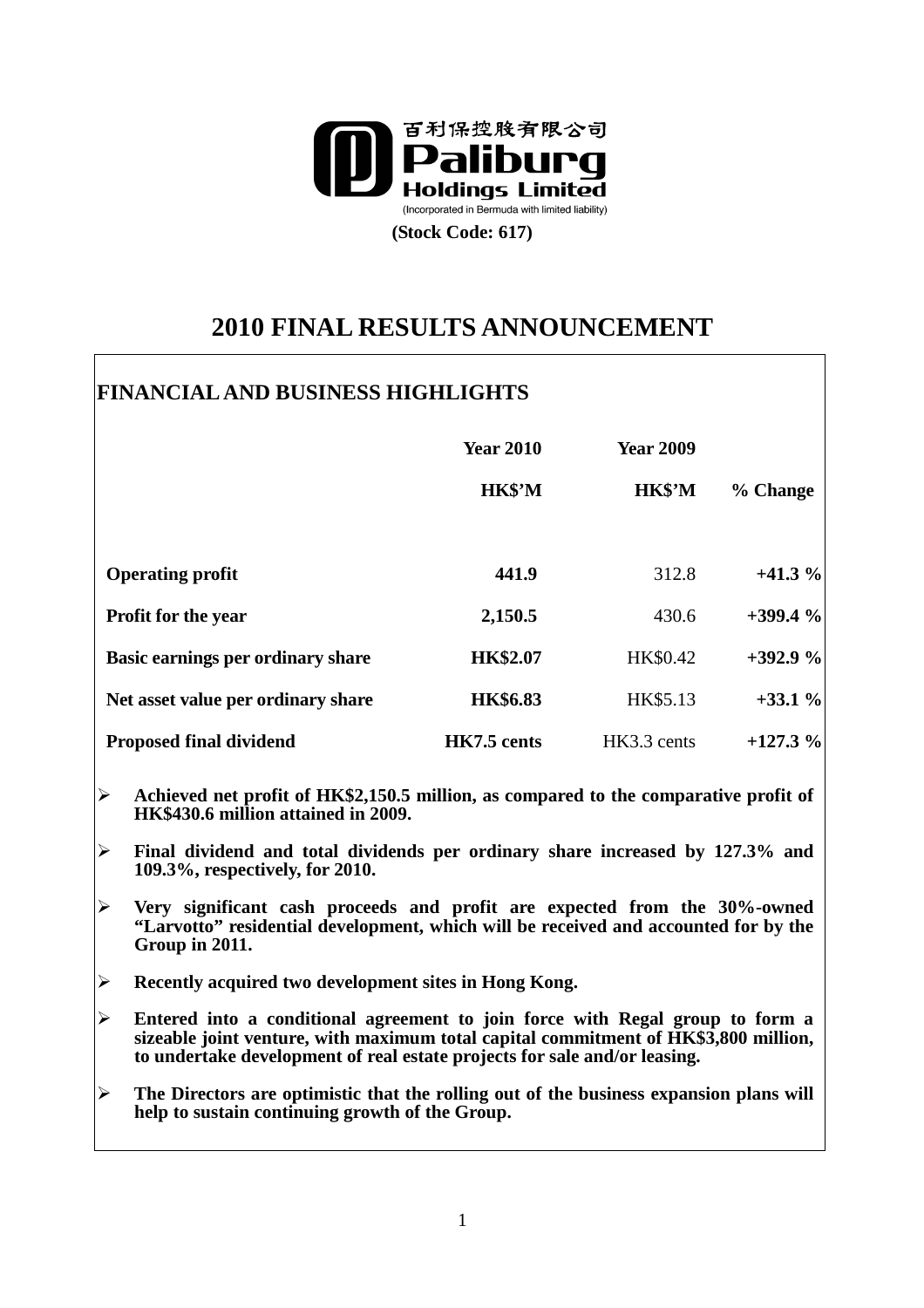

Press Release 24th March, 2011 For Immediate Release

### **Paliburg Announces 2010 Final Results**

Paliburg Holdings Limited (stock code: 617) announced today its final results for the year ended 31st December, 2010.

### **FINANCIAL RESULTS**

For the year ended 31st December, 2010, the Group achieved a consolidated profit attributable to shareholders of HK\$2,150.5 million, as compared to the comparative profit of HK\$430.6 million attained in 2009.

The significant improvement in the profit achieved was mainly attributable to the increased share of profit from Regal Group, the listed associate of the Group, principally derived from the accounting profit recognised by Regal Group on the consolidation of Regal Real Estate Investment Trust as its subsidiary. Nevertheless, before accounting for the net contribution from Regal Group and other associates and the finance costs, the operating profit achieved by the Group for 2010 amounted to HK\$441.9 million, including fair value gains on the changes in the fair values of the financial assets, as compared with the corresponding amount of HK\$312.8 million attained last year.

During the year, substantially all of the 2010 Warrants of the Company have been exercised prior to their expiry date in November. Aggregate subscription proceeds of approximately HK\$226,1 million have been received and a total of approximately 107.7 million new shares of the Company have thus been issued.

#### **DIVIDENDS**

The Directors have resolved to recommend the payment of a final dividend of HK\$7.5 cents per ordinary share for the year ended 31st December, 2010, representing an increase of 127.3% over the final dividend of HK\$3.3 cents per ordinary share paid for the last financial year.

Together with the interim dividend of HK1.5 cents (2009 – HK1.0 cent) per ordinary share paid in October 2010, total dividends per ordinary share for the year ended 31st December, 2010 will amount to HK\$9.0 cents, representing an increase of 109.3% over the final dividend of HK\$4.3 cents per ordinary share paid for the last financial year.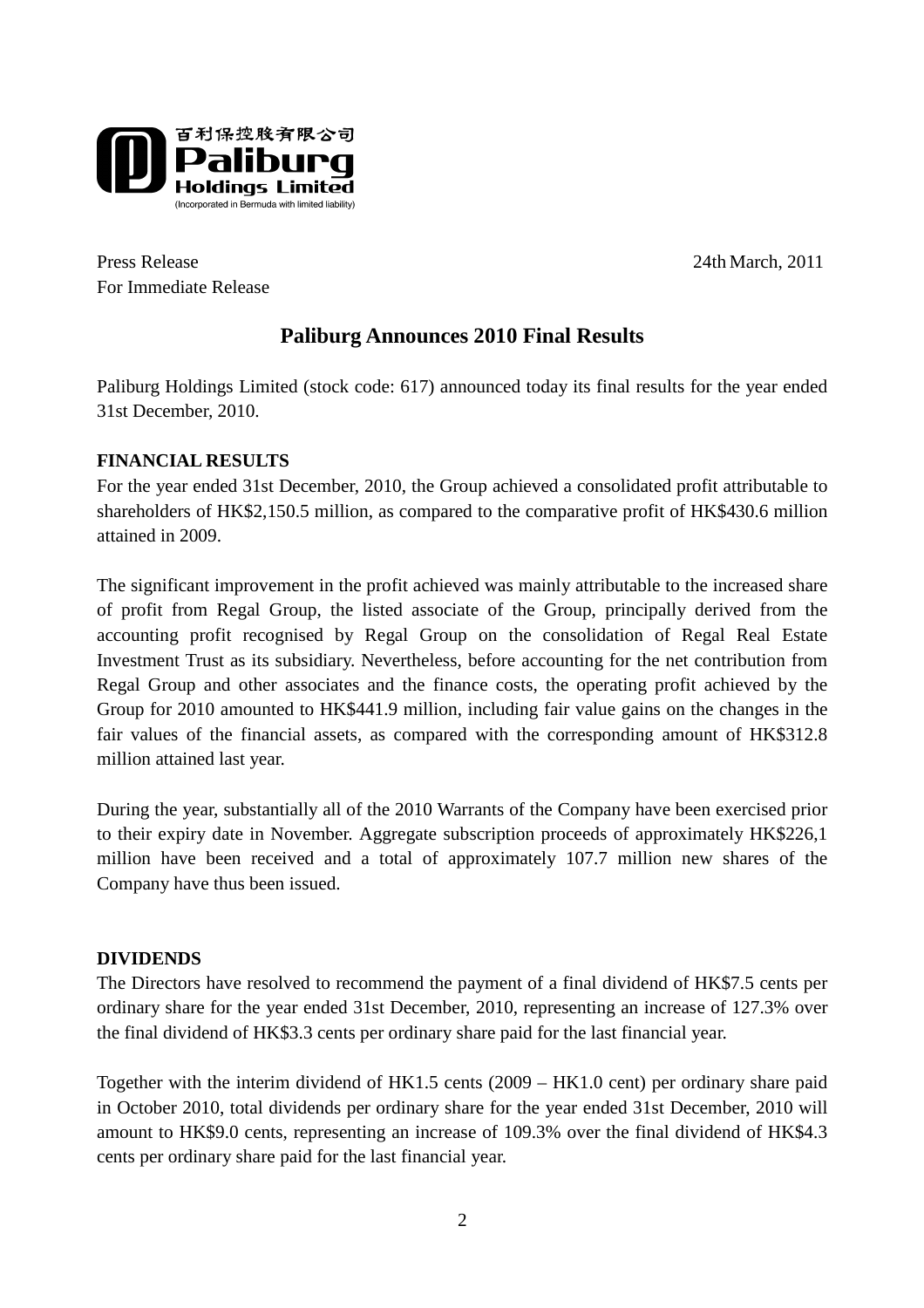#### **BUSINESS OVERVIEW PROPERTIES**

The Group has a 30% interest in Larvotto, the luxury residential development project at Ap Lei Chau Inland Lot No.129. The development has a total gross floor area of approximately 913,000 square feet, comprising 9 residential towers with 715 residential apartments and certain commercial areas on the ground floor, complemented with club house and car parking facilities. Up to date, over 95% of the residential apartment units and about 65% of the carparks have been presold for aggregate sale consideration exceeding HK\$15 billion.

With a view to replenishing the Group's land bank, the Group has recently acquired two development sites in Hong Kong. After reviewing alternative development proposals and having regard to the prosperous outlook of the lodging business in Hong Kong, it is presently intended that both sites are to be developed as hotels.

The first development site is located at Nos.132-140 Bonham Strand in Sheung Wan on Hong Kong Island. It has a site area of approximately 5,070 square feet and plans have been approved for the construction of a hotel with 199 guestrooms and suites. The Group has submitted to the Building Authority for approval revised general building plans for the development of a hotel with 240 guestrooms and suites with gross floor area of approximately 77,450 square feet. The foundation works have recently commenced and the overall construction works are scheduled to be completed in the third quarter of 2013.

The other development site is constituted by two adjoining properties located at Nos.5-7 Bonham Strand West and Nos.169-171 Wing Lok Street, also in Sheung Wan district, with an aggregate site area of approximately 3,720 square feet. The agreements for the sale and purchase of this development property have been signed and scheduled to be completed in April and May this year, respectively. The general building plans for the proposed development of a hotel with 140 guestrooms and suites with total gross floor area of approximately 56,590 square feet will be submitted to the Building Authority for approval shortly. The overall development is expected to be completed in the second quarter of 2014.

#### **JOINT VENTURE WITH REGAL**

Having regard to the prosperous outlook of the real estate market in Hong Kong and in Mainland China and in preparation for suitable acquisition opportunities that may become available, as announced on 17th March, 2011, the Group and the Regal group have entered into a conditional agreement to establish a joint venture for the development of real estate projects for sale and/or leasing. As many new development projects will be of varying scales and may involve different property types, it was considered to be of mutual benefit to both groups that they join force to form a sizeable joint venture company with greater financial capability and to tap and capitalise on the different experience and expertise of the two groups. The joint venture company will provide the Group and the Regal group with the required flexibility to swiftly respond to available opportunities, should the two groups consider it to be in their mutual interests that such opportunities should be undertaken through the joint venture.